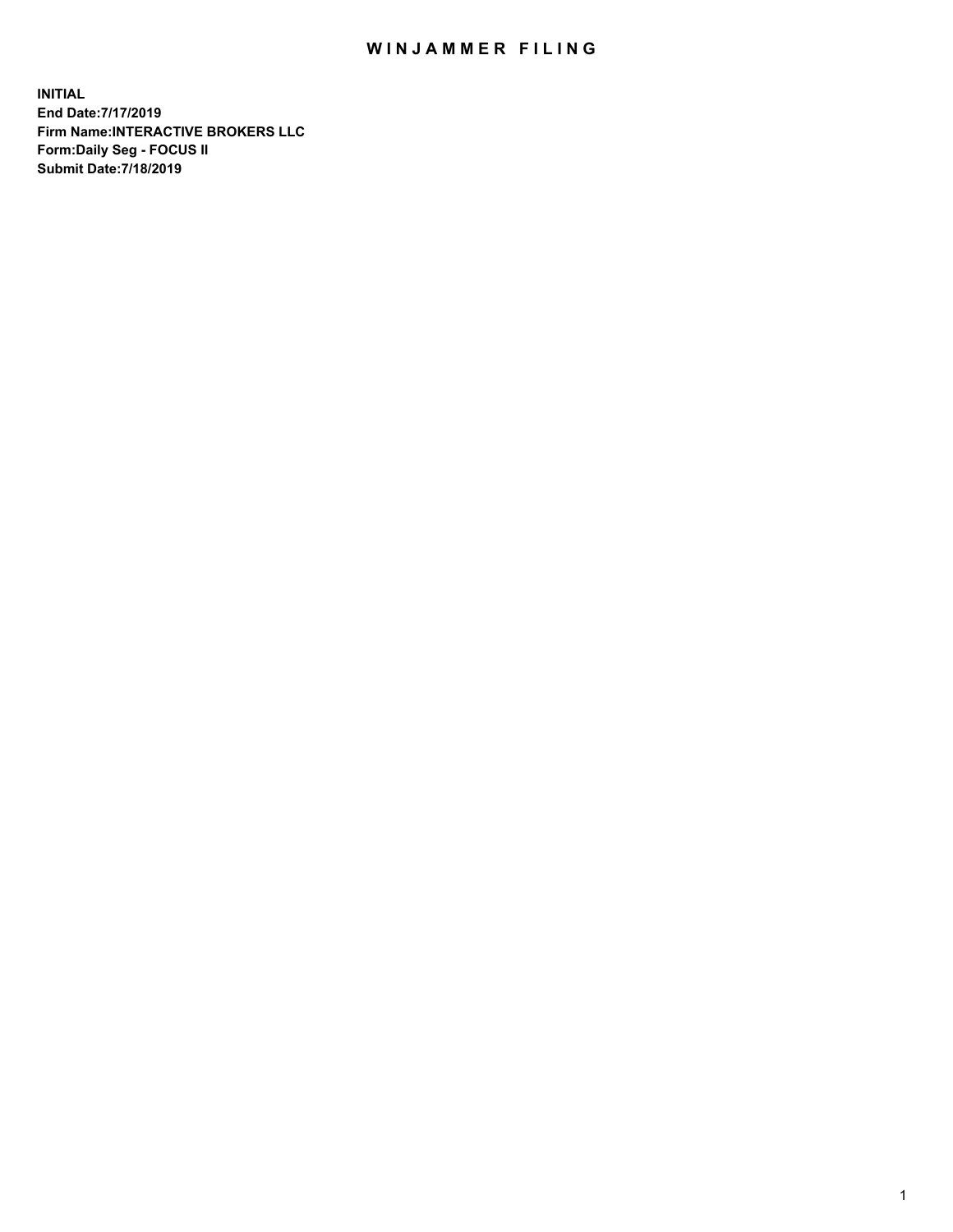**INITIAL End Date:7/17/2019 Firm Name:INTERACTIVE BROKERS LLC Form:Daily Seg - FOCUS II Submit Date:7/18/2019 Daily Segregation - Cover Page**

| Name of Company                                                                                                                                                                                                                                                                                                                | <b>INTERACTIVE BROKERS LLC</b>                                                  |
|--------------------------------------------------------------------------------------------------------------------------------------------------------------------------------------------------------------------------------------------------------------------------------------------------------------------------------|---------------------------------------------------------------------------------|
| <b>Contact Name</b>                                                                                                                                                                                                                                                                                                            | James Menicucci                                                                 |
| <b>Contact Phone Number</b>                                                                                                                                                                                                                                                                                                    | 203-618-8085                                                                    |
| <b>Contact Email Address</b>                                                                                                                                                                                                                                                                                                   | jmenicucci@interactivebrokers.c<br>om                                           |
| FCM's Customer Segregated Funds Residual Interest Target (choose one):<br>a. Minimum dollar amount: ; or<br>b. Minimum percentage of customer segregated funds required:% ; or<br>c. Dollar amount range between: and; or<br>d. Percentage range of customer segregated funds required between: % and %.                       | $\overline{\mathbf{0}}$<br>0<br>155,000,000 245,000,000<br>0 <sub>0</sub>       |
| FCM's Customer Secured Amount Funds Residual Interest Target (choose one):<br>a. Minimum dollar amount: ; or<br>b. Minimum percentage of customer secured funds required:%; or<br>c. Dollar amount range between: and; or<br>d. Percentage range of customer secured funds required between:% and%.                            | <u>0</u><br>$\overline{\mathbf{0}}$<br>80,000,000 120,000,000<br>0 <sub>0</sub> |
| FCM's Cleared Swaps Customer Collateral Residual Interest Target (choose one):<br>a. Minimum dollar amount: ; or<br>b. Minimum percentage of cleared swaps customer collateral required:% ; or<br>c. Dollar amount range between: and; or<br>d. Percentage range of cleared swaps customer collateral required between:% and%. | $\frac{0}{0}$<br>$\underline{0}$ $\underline{0}$<br>0 <sub>0</sub>              |

Attach supporting documents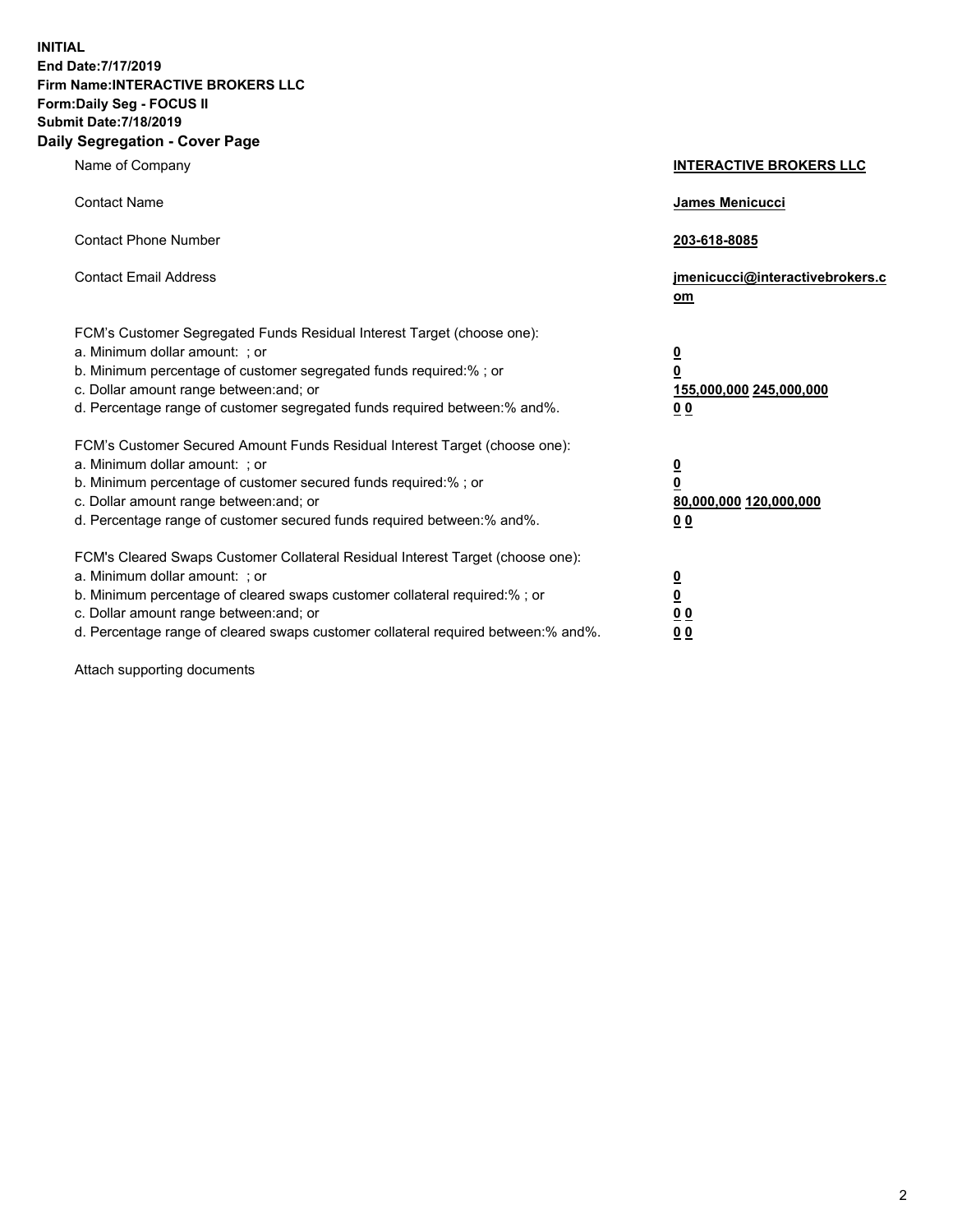## **INITIAL End Date:7/17/2019 Firm Name:INTERACTIVE BROKERS LLC Form:Daily Seg - FOCUS II Submit Date:7/18/2019 Daily Segregation - Secured Amounts**

|                | Daily Ocglegation - Occuled Aniounts                                                              |                                  |
|----------------|---------------------------------------------------------------------------------------------------|----------------------------------|
|                | Foreign Futures and Foreign Options Secured Amounts                                               |                                  |
|                | Amount required to be set aside pursuant to law, rule or regulation of a foreign                  | $0$ [7305]                       |
|                | government or a rule of a self-regulatory organization authorized thereunder                      |                                  |
| $\mathbf{1}$ . | Net ledger balance - Foreign Futures and Foreign Option Trading - All Customers                   |                                  |
|                | A. Cash                                                                                           | 475,158,632 [7315]               |
|                | B. Securities (at market)                                                                         | $0$ [7317]                       |
| 2.             | Net unrealized profit (loss) in open futures contracts traded on a foreign board of trade         | 20,890,094 [7325]                |
| 3.             | Exchange traded options                                                                           |                                  |
|                | a. Market value of open option contracts purchased on a foreign board of trade                    | 93,044 [7335]                    |
|                | b. Market value of open contracts granted (sold) on a foreign board of trade                      | -20,770 [7337]                   |
| 4.             | Net equity (deficit) (add lines 1. 2. and 3.)                                                     | 496,121,000 [7345]               |
| 5.             | Account liquidating to a deficit and account with a debit balances - gross amount                 | 59,396 [7351]                    |
|                | Less: amount offset by customer owned securities                                                  | 0 [7352] 59,396 [7354]           |
| 6.             | Amount required to be set aside as the secured amount - Net Liquidating Equity                    | 496,180,396 [7355]               |
|                | Method (add lines 4 and 5)                                                                        |                                  |
| 7.             | Greater of amount required to be set aside pursuant to foreign jurisdiction (above) or line<br>6. | 496,180,396 [7360]               |
|                | FUNDS DEPOSITED IN SEPARATE REGULATION 30.7 ACCOUNTS                                              |                                  |
| 1.             | Cash in banks                                                                                     |                                  |
|                | A. Banks located in the United States                                                             | 111,948,430 [7500]               |
|                | B. Other banks qualified under Regulation 30.7                                                    | 0 [7520] 111,948,430 [7530]      |
| 2.             | Securities                                                                                        |                                  |
|                | A. In safekeeping with banks located in the United States                                         | 413,842,350 [7540]               |
|                | B. In safekeeping with other banks qualified under Regulation 30.7                                | 0 [7560] 413,842,350 [7570]      |
| 3.             | Equities with registered futures commission merchants                                             |                                  |
|                | A. Cash                                                                                           | $0$ [7580]                       |
|                | <b>B.</b> Securities                                                                              | $0$ [7590]                       |
|                | C. Unrealized gain (loss) on open futures contracts                                               | $0$ [7600]                       |
|                | D. Value of long option contracts                                                                 | $0$ [7610]                       |
|                | E. Value of short option contracts                                                                | 0 [7615] 0 [7620]                |
| 4.             | Amounts held by clearing organizations of foreign boards of trade                                 |                                  |
|                | A. Cash                                                                                           | $0$ [7640]                       |
|                | <b>B.</b> Securities                                                                              | $0$ [7650]                       |
|                | C. Amount due to (from) clearing organization - daily variation                                   | $0$ [7660]                       |
|                | D. Value of long option contracts                                                                 | $0$ [7670]                       |
|                | E. Value of short option contracts                                                                | 0 [7675] 0 [7680]                |
| 5.             | Amounts held by members of foreign boards of trade                                                |                                  |
|                | A. Cash                                                                                           | 79,596,319 [7700]                |
|                | <b>B.</b> Securities                                                                              | $0$ [7710]                       |
|                | C. Unrealized gain (loss) on open futures contracts                                               | 10,949,894 [7720]                |
|                | D. Value of long option contracts                                                                 | 93,044 [7730]                    |
|                | E. Value of short option contracts                                                                | -20,770 [7735] 90,618,487 [7740] |
| 6.             | Amounts with other depositories designated by a foreign board of trade                            | 0 [7760]                         |
| 7.             | Segregated funds on hand                                                                          | $0$ [7765]                       |
| 8.             | Total funds in separate section 30.7 accounts                                                     | 616,409,267 [7770]               |
| 9.             | Excess (deficiency) Set Aside for Secured Amount (subtract line 7 Secured Statement               | 120,228,871 [7380]               |
|                | Page 1 from Line 8)                                                                               |                                  |
| 10.            | Management Target Amount for Excess funds in separate section 30.7 accounts                       | 80,000,000 [7780]                |
| 11.            | Excess (deficiency) funds in separate 30.7 accounts over (under) Management Target                | 40,228,871 [7785]                |
|                |                                                                                                   |                                  |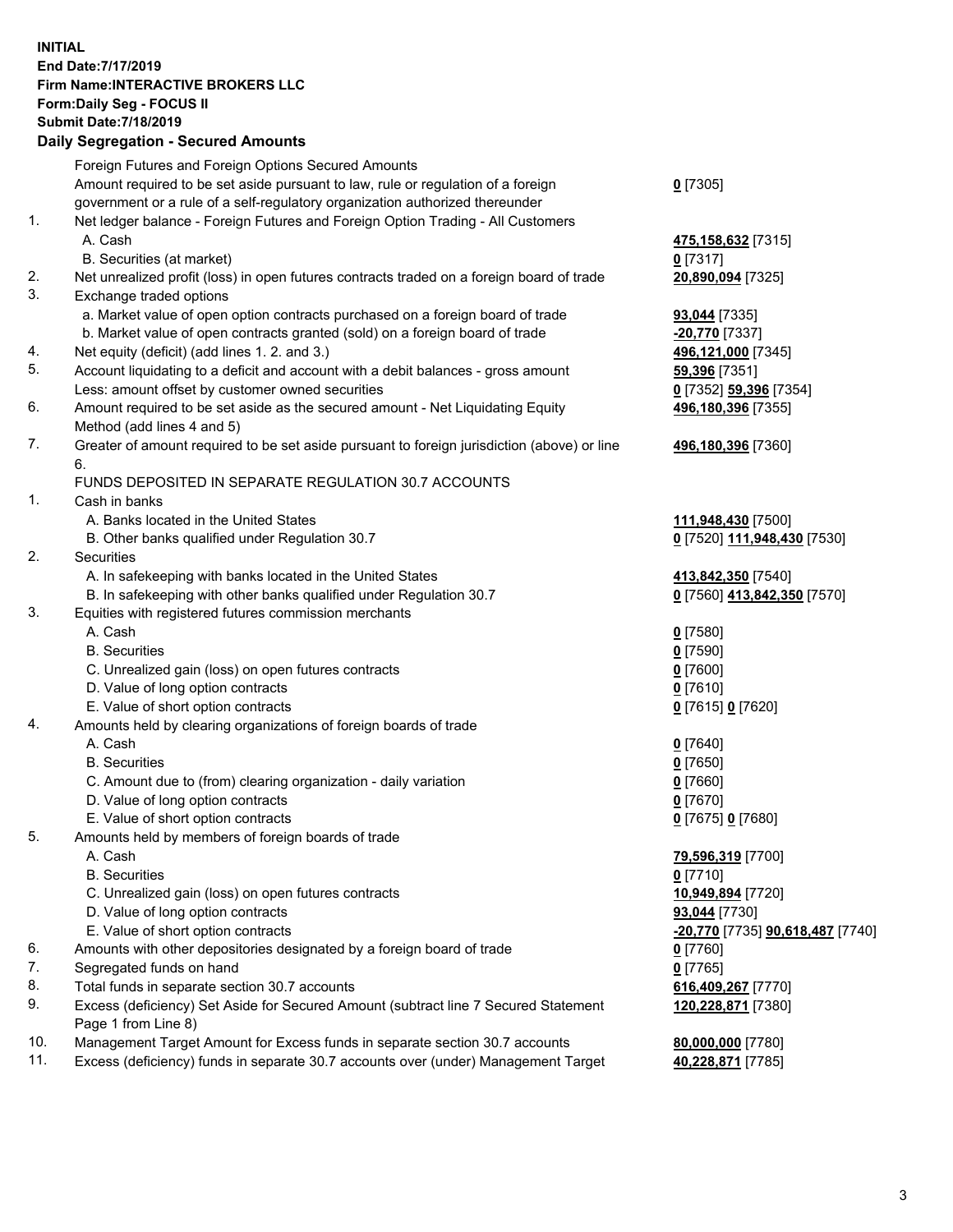**INITIAL End Date:7/17/2019 Firm Name:INTERACTIVE BROKERS LLC Form:Daily Seg - FOCUS II Submit Date:7/18/2019 Daily Segregation - Segregation Statement** SEGREGATION REQUIREMENTS(Section 4d(2) of the CEAct) 1. Net ledger balance A. Cash **3,985,568,726** [7010] B. Securities (at market) **0** [7020] 2. Net unrealized profit (loss) in open futures contracts traded on a contract market **-9,372,415** [7030] 3. Exchange traded options A. Add market value of open option contracts purchased on a contract market **198,975,392** [7032] B. Deduct market value of open option contracts granted (sold) on a contract market **-221,953,005** [7033] 4. Net equity (deficit) (add lines 1, 2 and 3) **3,953,218,698** [7040] 5. Accounts liquidating to a deficit and accounts with debit balances - gross amount **1,221,927** [7045] Less: amount offset by customer securities **0** [7047] **1,221,927** [7050] 6. Amount required to be segregated (add lines 4 and 5) **3,954,440,625** [7060] FUNDS IN SEGREGATED ACCOUNTS 7. Deposited in segregated funds bank accounts A. Cash **832,446,312** [7070] B. Securities representing investments of customers' funds (at market) **2,053,236,420** [7080] C. Securities held for particular customers or option customers in lieu of cash (at market) **0** [7090] 8. Margins on deposit with derivatives clearing organizations of contract markets A. Cash **4,416,005** [7100] B. Securities representing investments of customers' funds (at market) **1,287,077,415** [7110] C. Securities held for particular customers or option customers in lieu of cash (at market) **0** [7120] 9. Net settlement from (to) derivatives clearing organizations of contract markets **-4,422,441** [7130] 10. Exchange traded options A. Value of open long option contracts **203,230,332** [7132] B. Value of open short option contracts **-226,247,744** [7133] 11. Net equities with other FCMs A. Net liquidating equity **0** [7140] B. Securities representing investments of customers' funds (at market) **0** [7160] C. Securities held for particular customers or option customers in lieu of cash (at market) **0** [7170] 12. Segregated funds on hand **0** [7150] 13. Total amount in segregation (add lines 7 through 12) **4,149,736,299** [7180] 14. Excess (deficiency) funds in segregation (subtract line 6 from line 13) **195,295,674** [7190] 15. Management Target Amount for Excess funds in segregation **155,000,000** [7194]

16. Excess (deficiency) funds in segregation over (under) Management Target Amount Excess

**40,295,674** [7198]